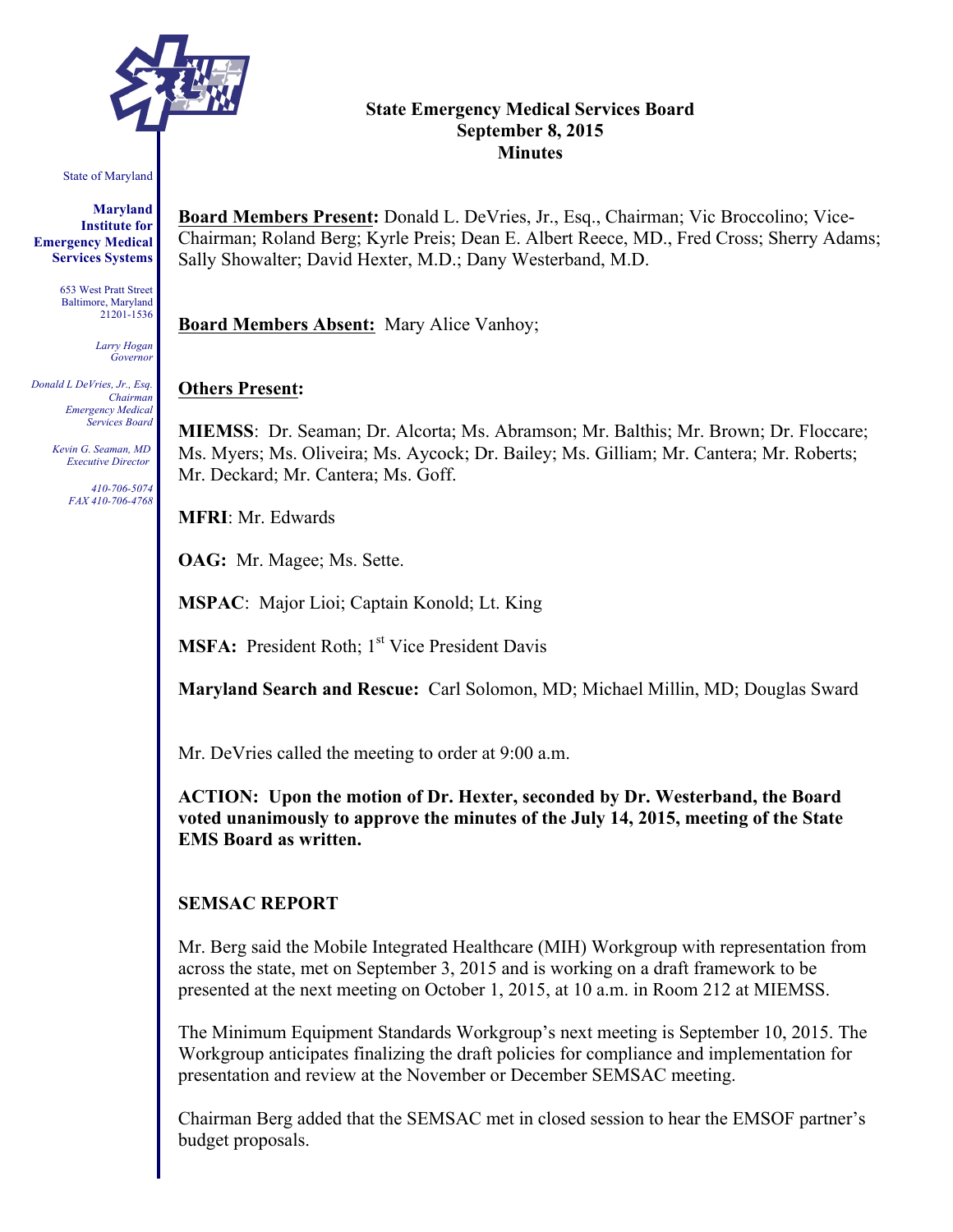# **MIEMSS REPORT**

NREMT Testing. Dr. Seaman said that assisting students to pass the National Registry EMT (NREMT) exam is of the highest priority for MIEMSS. MIEMSS staff has been evaluating data and reports from both students and instructors, and dialogue continues with the MFRI and MSFA leadership focusing on students who have completed the EMT course and passed the EMT practical but have yet to take the National Registry test. Strategies for success with the most impact include an instructor rollout for ensuring instructors are updated and adapting to the new scenario-based entry level competence for care by demonstrating student knowledge through scenario based examples and cases. Students could also benefit from mentors to assist with learning and to navigate the process from the start of the EMT course through to successfully passing the National Registry test.

Dr. Seaman said that the National Registry test is educationally sound, based on a practice analysis with a 95% certainty, that will assure that students meet or exceed entry level competency for patient care.

Chief Preis said there were many students that took EMT courses that were not taught to the new scenario based national standards who failed or did not sit for the NREMT test and asked what is being done to assist these students. Dr. Seaman said that MIEMSS, MSFA and MFRI leadership will be meeting next week to work on an action plan for these students.

Dr. Seaman added that MIEMSS is working with Pierson VUE on adding additional testing availability. Dr. Seaman said that getting mentors for student to assist in setting up accounts for securing a testing date and time with National Registry early in the process will also assist with students testing sooner.

Dean Reece said that in any testing setting where students do not do well it is a combination of education and the students, adding that we cannot only focus on the student. Dean Reece asked what is being done in terms of review of the educational offerings. Dr. Seaman said that MIEMSS has analyzed opportunities for improvement, created training for instructors that includes test preparation and other resources for changes. Mr. Edwards said that, moving forward, MFRI is training on Brady 13<sup>th</sup> addition and has included My Brady Lab, which is available to the student for one year, to assist students with the new curriculum.

A discussion regarding the National Registry testing fees and payments process ensued.

President Roth said the last numbers received by the MSFA were 442 students that have taken the EMT course but have yet to test. Mr. Roth added that NREMT testing was rolled out before everything was in place. He said the national statistics show the pass rate the National Registry exam is 60%. Mr. Roth stated that this is not a career or volunteer issue; some students were not taught what was being tested by National Registry, therefore, testing should be relaxed for the students who have taken the EMT but have not tested. Mr. Roth said this situation needs to be rectified without delay.

Chairman DeVries said this is an important issue that cannot be resolved today and may take a lot of dialogue. This issue is of the highest importance and resolving it is a major priority for the EMS Board, MFRI, MIEMSS and the MSFA.

# **R ADAMS COWLEY SHOCK TRAUMA CENTER –** No Report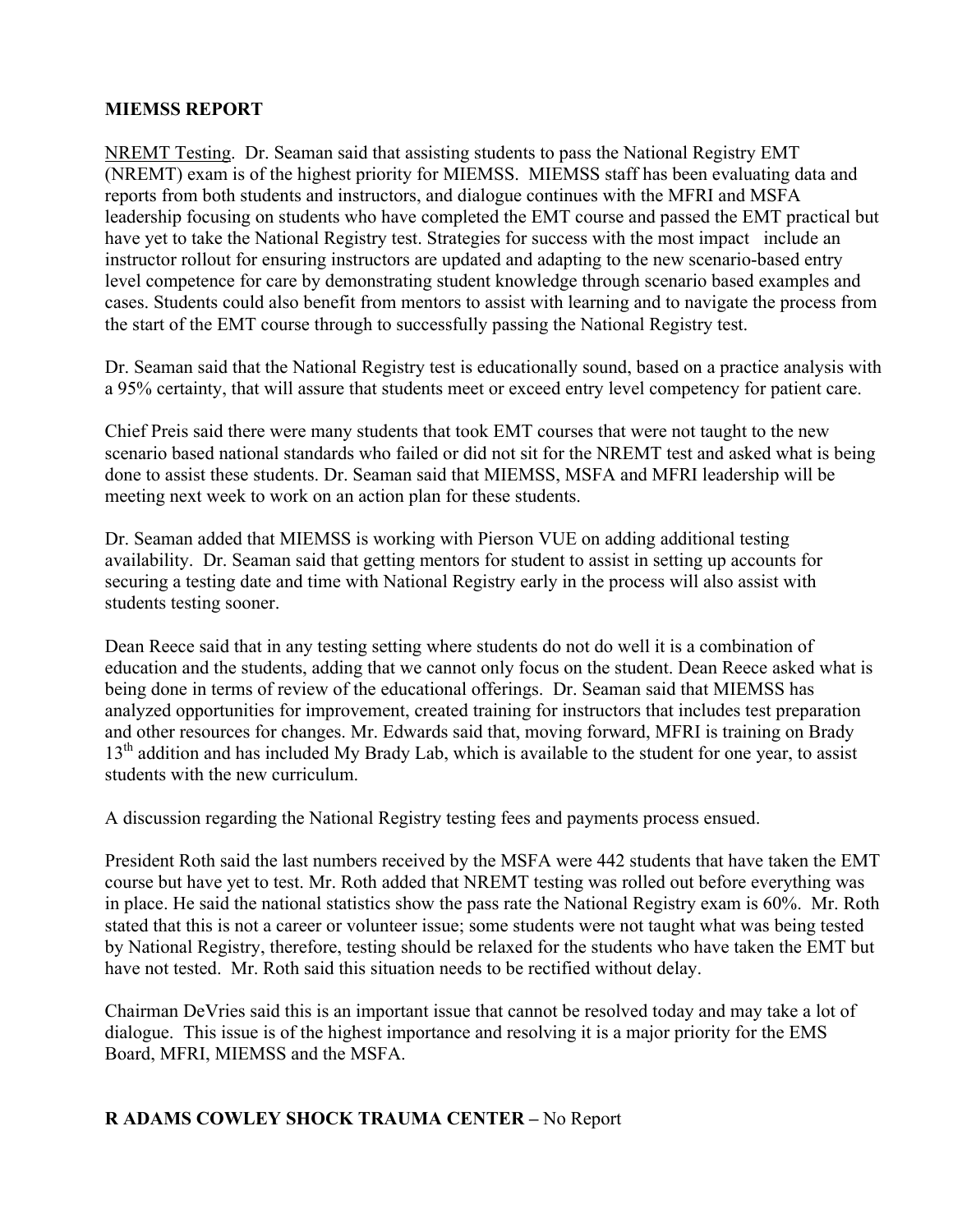# **MSP AVIATION COMMAND UPDATE**

Major Lioi reported there have been no changes since the last EMS Board meeting. Major Lioi said the MSPAC is working on several projects, including the building that will house the Flight Training Device (FTD) and the Master Services Agreements for procurement.

Major Lioi reported that donations are still being sought for the Trooper 2 Memorial Fund. More information on the fund can be found on the MSPAC Facebook page or the Waldorf Fire Department website at: http://www.waldorfvfd.com/maryland-state-trooper-2-memorial/

# **MSFA UPDATE**

President Roth reiterated that the National Registry testing issues need to be resolved by the end of 2015.

President Roth introduced MSFAs 1<sup>st</sup> Vice President Michael Davis and said the MSFA Convention was one of the best, and the training sessions went very well. The MSFA is considering adding an EMT practical session at next year's convention.

President Roth added that the MSFA is preparing for their Legislative Reception to be held in January 2016. The MSFA Legislative Committee will now meet year round. MSFA anticipates possible legislation that will try to eliminate the State's residential sprinkler requirements.

President Roth thanked all the partners who attended the Cumberland Valley Presidents Council meeting on July 31, 2015, in Delaware City, DE.

Chairman DeVries said the MSFA Convention held in June was outstanding and that anyone who saw the presentation by the State Fire Marshall on the disastrous residential fire in Anne Arundel County would know there is no gray area regarding residential sprinklers. The Chairman added his thanks to the MSFA leadership and members for their cooperative excellence and added that the volunteers are the backbone of the system.

# **OLD BUSINESS**

Incorporation by Reference: Mr. Magee said there are two regulations up for adoption which were proposed by the EMS Board in April 2015.

The first is the Incorporation by Reference of the 2015 Maryland Protocols, published in the Maryland Register on June 26, 2015 with no comments received.

# **Upon the motion of Mr. Broccolino, seconded by Dr. Westerband, the Board voted unanimously to approve the Incorporation by Reference of the Maryland Protocols as published in the Maryland Register on June 26, 2015.**

Mr. Magee said a series of changes to the regulations to reflect the statutory change of certain provisions in the State Government Article dealing with the Public Information Act, custody or records and confidentiality were removed from the State Article to a new Article called the General Article; the purpose of these amendments was to cite the appropriate article due to the change. This proposal appeared in the Maryland Register on June 12, 2015, and received no comments.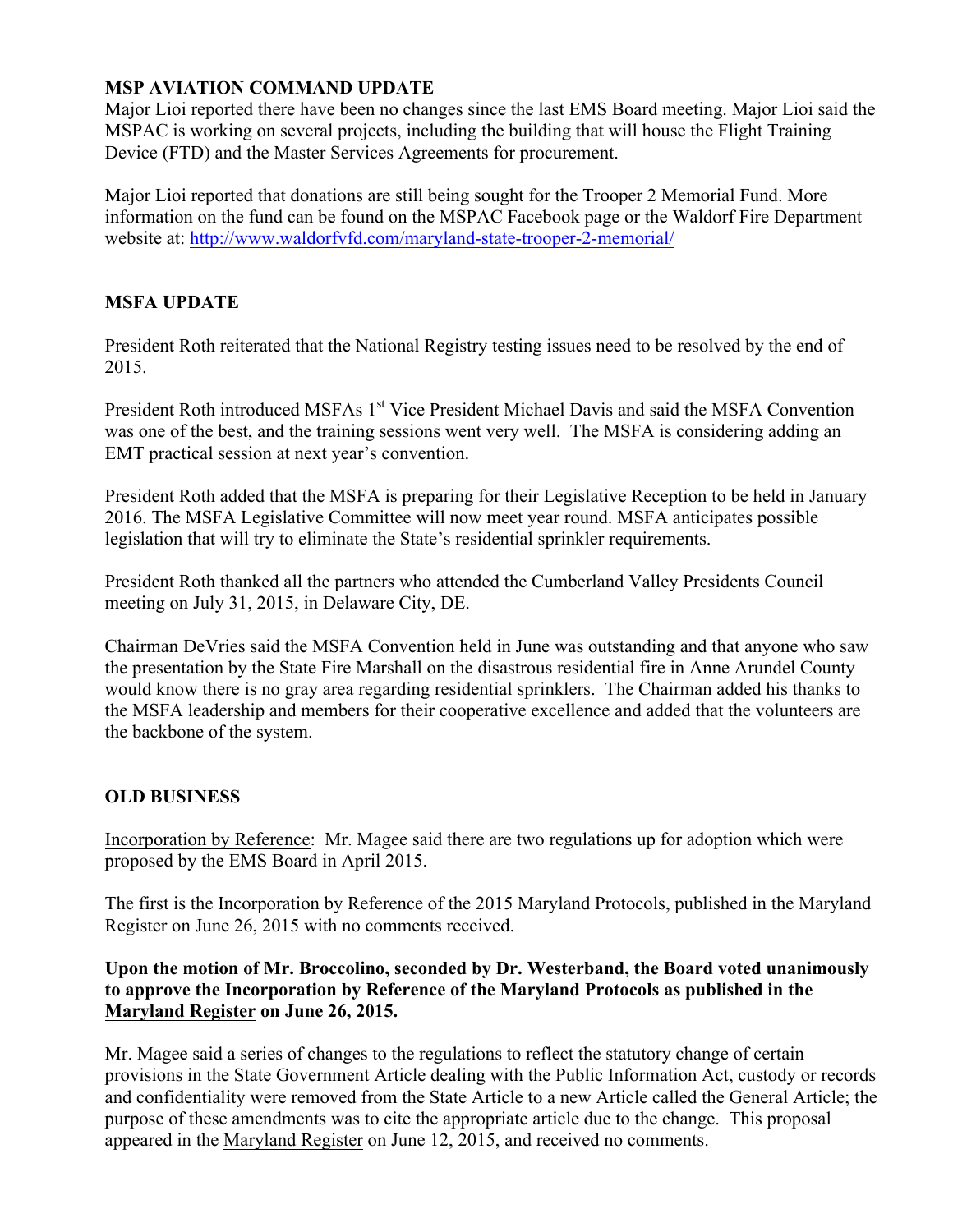#### **Upon the motion of Dr. Hexter, seconded by Mr. Berg, the Board voted unanimously to approve the regulation changes as published in the Maryland Register on June 12, 2015.**

EMS Plan Actions Steps. A hard copy of the EMS Plan Action Steps was previously sent to the EMS Board for final review. Dr. Seaman said he has reviewed and the EMS Plan Action Steps and asked for final approval of the EMS Board.

# **Upon the motion of Dr. Westerband, seconded by Ms. Adams, the Board voted unanimously to approve the EMS Plan Action Steps as written.**

# **NEW BUSINESS**

Maryland Search and Rescue (MSAR): Dr. Alcorta gave an overview of the MSAR EMS Operational Program application which was distributed to SEMSAC members for review and consideration. The purpose of the application is to establish MSAR as a specialized public safety EMS operational program within the Maryland EMS system under regulatory oversight of MIEMSS. Within the State EMS system, MSAR will have the responsibility for patient care in wilderness environments as designated by the Wilderness EMS protocols. As such, MSAR will operate in partnership with transporting EMS jurisdictions to ensure that patients are able to be safely transported to an acute care facility once the MSAR providers have transferred care of the patient to the transporting EMS providers at a designated location.

Dr. Alcorta said SEMSAC has recommended that the EMS Board approve the MSAR application to be an EMS Operation Program. He noted that SEMSAC's wording changes have been incorporated in to the application copy submitted to the EMS Board members. He and asked for Board approval.

Chief Preis recommended that the application be presented to the Metro Fire Chiefs for any recommendations prior to EMS Board approval. Mr. DeVries directed that this item be scheduled for action at a future meeting.

Dean Reece asked for a clarification regarding the recent changes in protocol regarding stroke patients. Dr. Alcorta said the change was in the time allowed to get a patient to a stroke center, giving the patient a longer window of opportunity for TPA, if warranted. A discussion regarding EMS and time sensitive emergencies ensued.

# **Upon the motion of Mr. Westerband, seconded by Mr. Broccolino, the Board voted unanimously adjourned into closed session.**

The purpose of the closed session was to carry out administrative functions under State Government Article §10-502 (b), to obtain legal advice from counsel under State Government Article § 10-508 (a) 7), and to discuss certain site reviews and maintain certain records and information in confidence as required by Health Occupations Article §14-506 (b) under State Government Article § 10-508 (a) (13).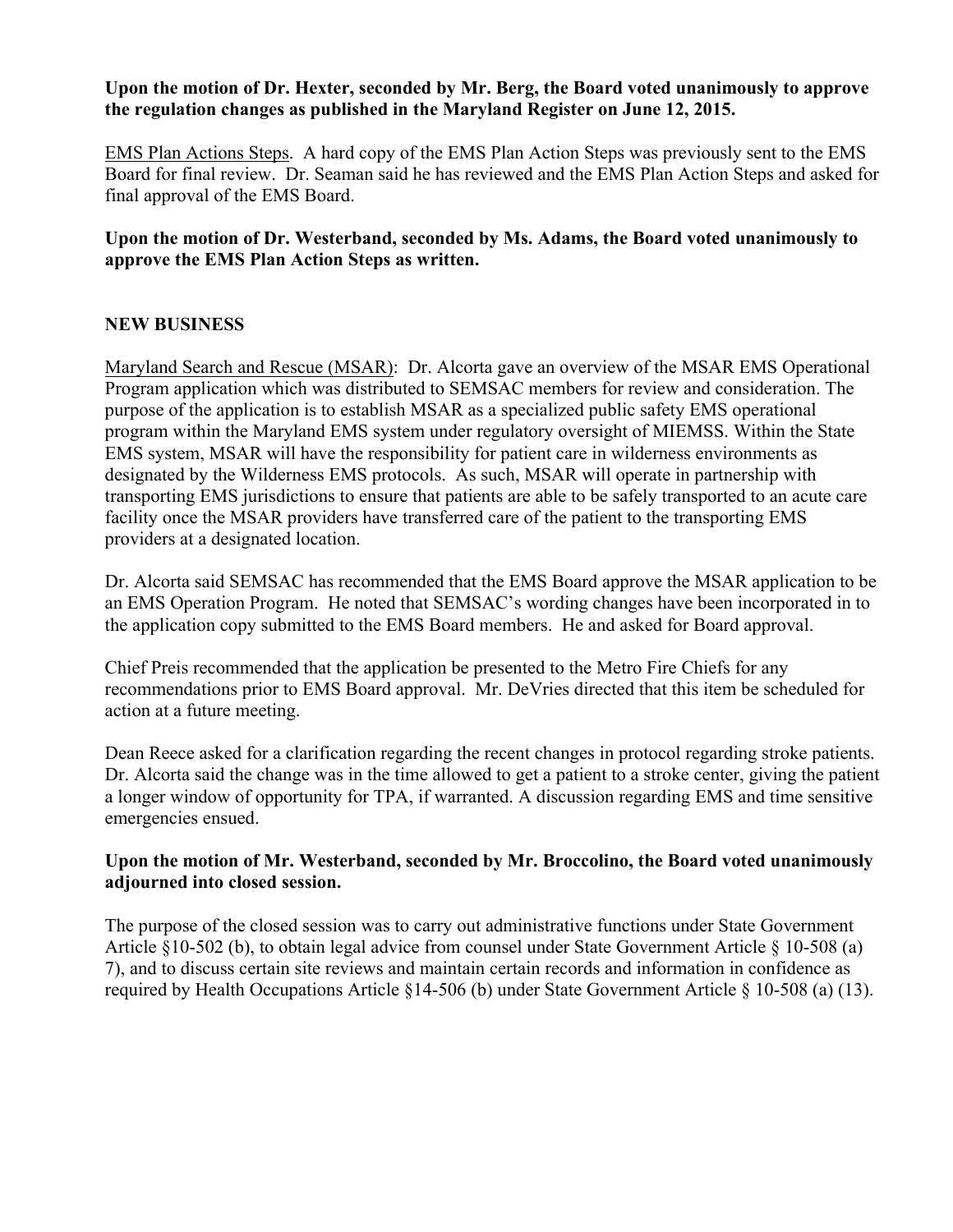### **In Closed Session:**

**Board Members Present:** Donald L. DeVries, Jr., Esq., Chairman; Vic Broccolino, Vice-Chairman; Roland Berg; David Hexter, M.D.; Kyrle Preis; Dean E. Albert Reece, MD.; Sally Showalter; Dany Westerband, M.D. ; Fred Cross; Sherry Adams.

**Board Members Absent:** Mary Alice Vanhoy

### **Others Present:**

**MIEMSS:** Dr. Seaman; Dr. Alcorta; Ms. Abramson; Ms. Oliveira; Mr. Roberts; Ms. Goff; Mr. Brown; Mr. Slack

**OAG:** Mr. Magee; Ms. Sette.

**MSP:** Major Lioi; Capt. Konold; Lt. King

Mr. Broccolino departed at 10:33

#### **In closed session the Board:**

- 1. Approved the closed session minutes of the July 2015 Board meeting;
- 2. Considered Educational Program Designations;
- 3. Presented MEMSOF Budgets;
- 4. Reviewed EMS provider disciplinary actions;
- 5. Reviewed designation of a hospital Level III Perinatal Center; and
- 6. Considered hospital Base Station re-designations.

The Board returned to open session.

**Board Members Present:** Donald L. DeVries, Jr., Esq., Chairman; Roland Berg; David Hexter, M.D.; Kyrle Preis; Dean E. Albert Reece, MD.; Sally Showalter; Dany Westerband, M.D.; Fred Cross; Sherry Adams.

**Board Members Absent:** Vic Broccolino, Vice-Chairman; Mary Alice Vanhoy

#### **Others Present:**

**MIEMSS:** Dr. Seaman; Dr. Alcorta; Ms. Abramson; Ms. Oliveira; Mr. Roberts; Ms. Goff; Mr. Brown; Mr. Slack

**OAG:** Mr. Magee; Ms. Sette.

**MSP:** Major Lioi; Capt. Konold; Lt. King

The EMS Board commended MIEMSS and RACTC for submitting a flat budget for FY17.

**Upon the motion of Mr. Berg, seconded by Dr. Westerband, the Board voted unanimously to approve the following Base Station the Educational Programs designation as follows:**